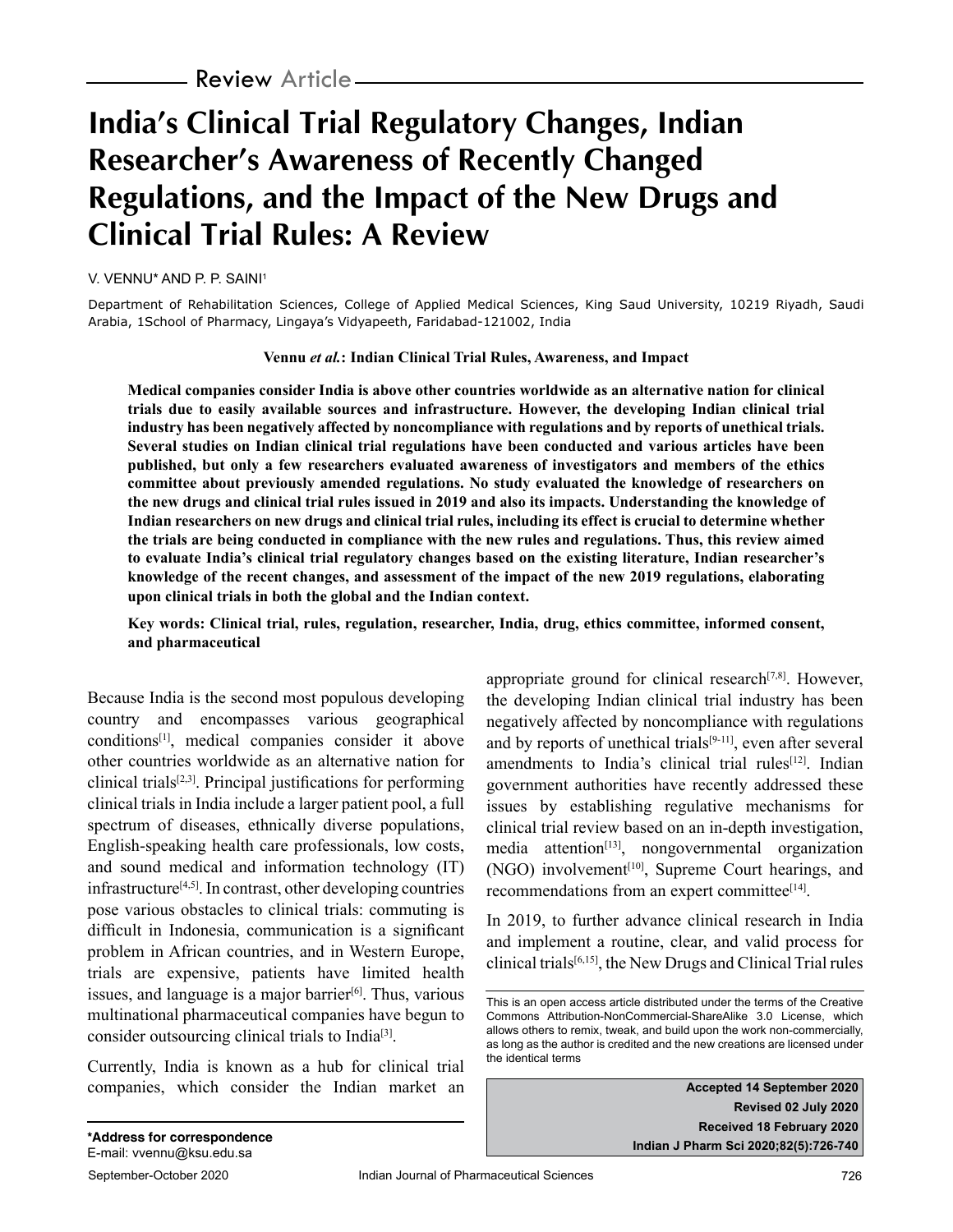(NDCT Rules) were issued $[16,17]$ . These rules reportedly aim to ensure the Indian population faster access to new drugs. Moreover, they increase the transparency of the regulative landscape for NDCT, which may generate quicker approvals.

Several studies on Indian clinical trial regulations have been conducted $[18-22]$  and various articles have been published<sup>[12,14,23-25]</sup>, but the evolution of opinions and perceptions among related professionals, such as research assistants, coordinators, associates, and managers, has been neglected $[20,21]$ , as have these professionals awareness of and opinions on NDCT Rules.

Understanding the awareness and opinions of research professionals is crucial because they act as communicators and links between clinical trial sponsors and patients, making them instrumental in determining whether the trials are being conducted in compliance with the new drugs and clinical trial rules (NDTC Rules). Furthermore, they play an essential role in addressing, reporting, and documenting unethical clinical trials for investigators and ethics committees, particularly trials that involve vulnerable populations in India[26]. Therefore, this review aims to describe the changes in India's clinical trial regulations over the past decade, Indian researcher's awareness of the recently changed rules, and the impact of the newly issued 2019 regulations. This is done by elaborating upon clinical trials in both the global and the Indian context.

## **CLINICAL TRIALS**

#### **Global context:**

According to Make *et al*.<sup>[27]</sup>, "Experimental discoveries are beginning with fundamental research, progress through pre-clinical animal studies, and then show therapeutic efficacy in human clinical trials". In other words, investigators require the most promising results from pre-clinical animal experiments examining a new molecular entity's preliminary efficacy, toxicity, and pharmacokinetics before approval is granted by a regulatory authority or ethics committee and clinical trials on human beings begin<sup>[28]</sup>. At that point, human trials determine whether the new drug is safe and effective for successful treatments. Importantly, regulatory authority approval does not mean that a therapy is safe or effective, only that a clinical trial is permitted. The regulatory body is responsible for vetting the risk/benefit ratio of the trial only  $[29]$ . Essentially, clinical trials are experiments or observations

conducted in clinical research [4]. Prospective research studies involving human participants must provide specific information about biomedical or behavioral interventions, including the safety and efficacy of new treatments and interventions that warrant further research or comparison<sup>[4]</sup>.

Clinical trials vary in size and cost. They can involve a single research center or multiple, in one country or several. Clinical study design aims to ensure the scientific validity and reproducibility of the results. Costs can range into the billions of dollars per approved  $d\text{rug}^{[30]}$ . Sponsors may be governmental organizations or pharmaceutical, biotechnology, or medical device companies. Certain functions vital to the trial, such as monitoring, oversight, or lab work[31], may be managed by an outsourced partner such as a contract research organization (CRO) or a central laboratory. Of all drugs tested in human clinical trials, only 10 % are ultimately approved by a national regulatory authority and marketed<sup>[27,32]</sup>.

## **History:**

The concept of the clinical trial is ancient<sup>[33]</sup>, reaching as far back as biblical descriptions in the Book of Daniel in 500 BC of dietary therapy using legumes and lemons. After the basic clinical trial approach was described in the 18th century, continuing efforts were made to refine its design, statistical aspects, regulation, and ethical environment, with various major milestones in the evolutionary process<sup>[33]</sup>.

The history of clinical trials spans a wide variety of scientific, ethical, and regulatory challenges<sup>[33]</sup>. According to Dr. Arum Bhatt, who described the history of clinical research before and beyond James Lind<sup>[33]</sup>, "the evolution of clinical research traverses a long and fascinating journey from the first recorded trial of legumes in biblical times to the first randomized controlled trial of streptomycin in 1946".

The first proper, systematic, controlled clinical trials were conducted in 1747 by the physician James Lind on the disease scurvy (vitamin C deficiency) $[34]$ . Subsequently, the practice began to take its modern form[35]. John Haygarth demonstrated the importance of a control group to correctly identify the placebo effect in his celebrated study of an ineffective remedy called Perkins Tractors<sup>[36]</sup>. Further work in that direction was conducted in the 1860s by the eminent physician Sir William Gull<sup>[36]</sup>. Frederick Akbar Mahomed, who was employed at Guy's Hospital in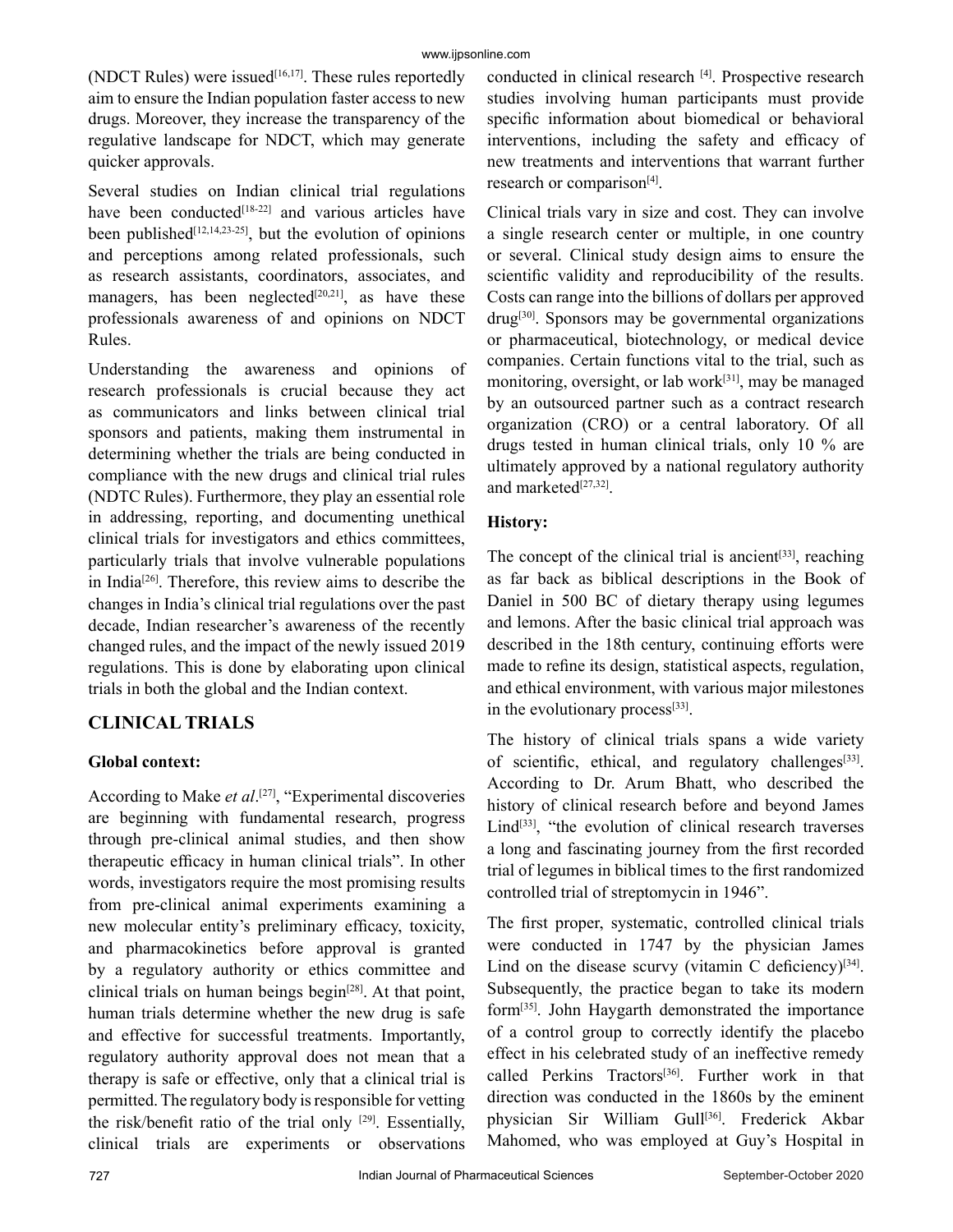#### www.ijpsonline.com

London, made substantial contributions to the clinical trial process when he distinguished chronic nephritis with secondary hypertension from what we now call essential hypertension<sup>[37]</sup>. He also founded the Collective Investigation Record for the British Medical Association, which collected data from physicians practicing outside hospital settings and served as a precursor to modern collaborative clinical trials.

Sir Ronald A. Fisher proposed the importance of randomization or the random assignment of individuals to different groups for an experiment<sup>[38]</sup>. In the 1930s, the British Medical Research Council (MRC) established the Therapeutic Trials Committee to advise and assist in arranging properly controlled clinical trials<sup>[36]</sup>. In 1943, the MRC conducted the first double-blind controlled trial of patulin for the common cold $[33]$ .

The first double-blind, placebo-controlled, randomized curative trial was conducted between 1946 and 1947 by Sir Geoffrey Marshall at the MRC Tuberculosis Research Unit<sup>[39]</sup>. The experiment aimed to test the effectiveness of streptomycin for curing pulmonary tuberculosis. This landmark trial was a model of meticulousness in design and implementation, with enrollment criteria and data collection processes that were highly systematic in comparison to the ad hoc nature of other contemporary research.

Sir Austin Bradford Hill, who was involved in the streptomycin trials, further developed the clinical trial methodology by applying statistics to medicine. He became famous for a landmark study in 1950, conducted in collaboration with Richard Doll that examined the correlation between smoking and lung cancer by comparing lung cancer patients with a matched control<sup>[40]</sup>. Throughout the y, as the practice of controlled trials grew in sophistication and influence, the streptomycin trial has been continually hailed as groundbreaking.

As Bhatt notes, several milestones can also be identified in the ethical advancement of clinical trials, namely the Nuremberg Code, the Declaration of Helsinki, the Belmont Report, and the 1996 International Conference on Harmonization (ICH) Good Clinical Practice (GCP) Guideline. Similarly, regulation of clinical trials began to increase as government authorities of the early 20th century began to recognize the need to control medical therapies. In the future, as scientific advancement continues, new ethical and regulatory challenges will continue to necessitate dynamic updates to the ethical and legal framework of clinical trials<sup>[33]</sup>.

#### **Types and phases:**

Investigators establish a research objective and classify clinical trials accordingly $[41]$ . For example, in an observational study, the investigators observe subjects and measure their outcomes, but do not actively manage the study<sup>[42]</sup>. In an interventional study, the investigators apply an experimental drug, surgical procedure, medical device, diagnostic, or other intervention and compare the treated research subjects with those receiving no treatment or the standard treatment<sup>[42]</sup> to assess how the subject's health changes.

Trials are classified according to their purpose<sup>[41]</sup>. After human research approval is granted, the national regulatory authority organizes and monitors the trial's results according to type $[41]$ . Table 1 describes the different types and purposes of clinical trials.

Clinical trials are typically conducted in four phases, with the exception of trials involving new drugs, which commonly include five $[41]$ . Each phase involves a different number of subjects and has a different purpose, focusing on identifying specific effects. The drug approval process for each phase is treated as a separate clinical trial.

The process of new drugs through phases I to IV typically takes a decade or longer and often costs well over a billion dollars<sup>[43,44]</sup>. Typically, national regulatory authorities approve drugs that successfully pass through phases I to III for use in the general population<sup>[41]</sup>. The new drug's risks, benefits, or best uses are assessed after marketing in Phase IV trials. Table 2 summarizes the standard phases of clinical trials.

#### **Trial design:**

Clinical study design formulates trials for both experimental and observational studies in medical, clinical, epidemiological, and other types of research involving human subjects<sup>[49]</sup>. The usual objective of a clinical study is to establish the safety and efficacy of an intervention that is in development and not yet approved by a health authority<sup>[50]</sup>. However, interventions that have already been approved can also be involved in clinical trials to further investigate their long-term effects or cost-effectiveness. Fig. 1 presents an outline of clinical trial design types that have been defined and elaborated upon in several previous studies<sup>[51-53]</sup>.

Many factors must be considered when selecting a study design. Different types of studies are subject to different types of bias<sup>[54]</sup>. For example, recall bias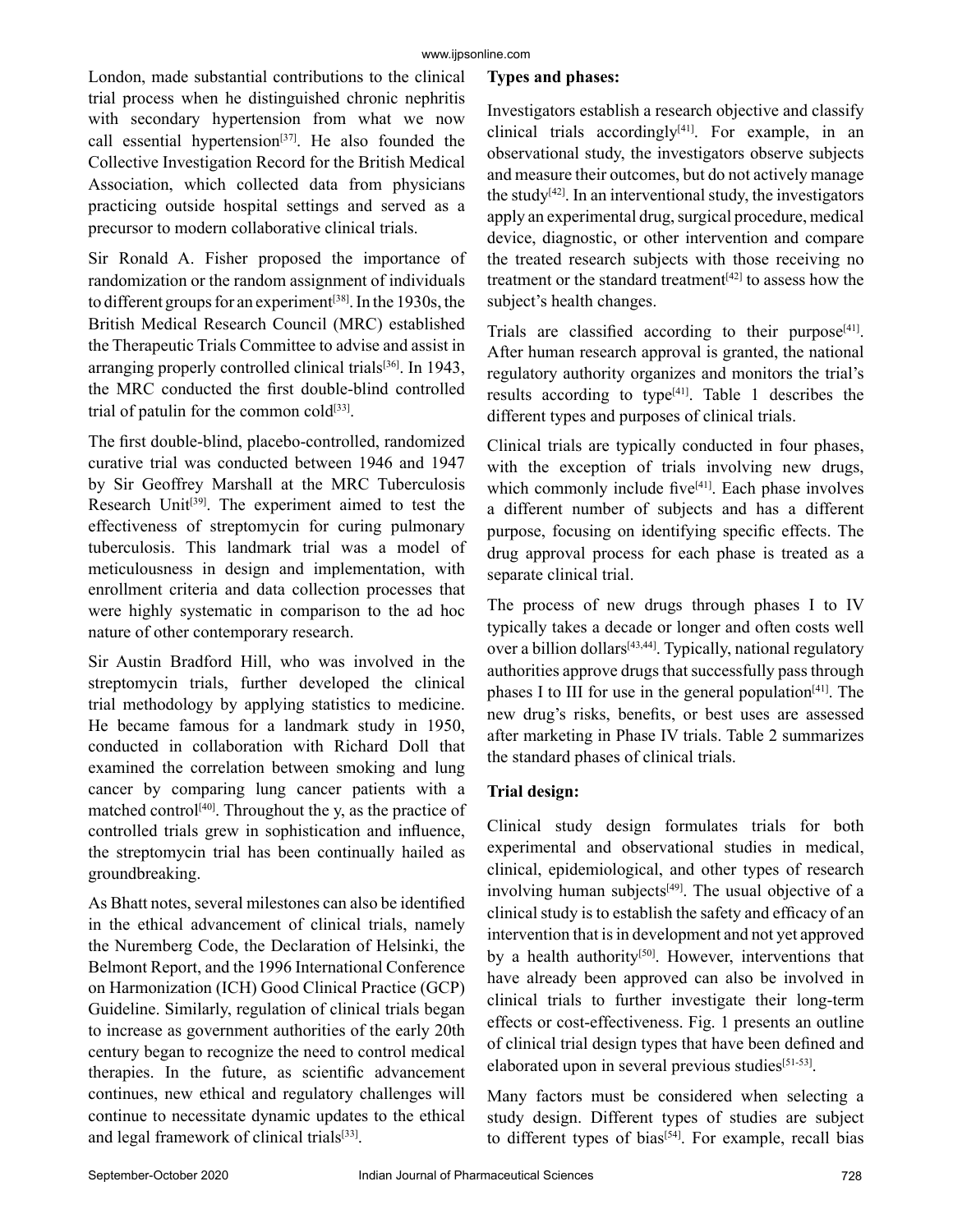#### www.ijpsonline.com

#### **TABLE 1: TYPES OF CLINICAL TRIALS AND THEIR PURPOSES**

| No.            | Type                                                | <b>Purpose</b><br>To prevent disease in people who have never had the disease, or to prevent the disease<br>from returning.                                                                         |  |  |
|----------------|-----------------------------------------------------|-----------------------------------------------------------------------------------------------------------------------------------------------------------------------------------------------------|--|--|
| -1             | <b>Prevention trials</b>                            |                                                                                                                                                                                                     |  |  |
| 2              | Screening trials                                    | To identify specific diseases/conditions.                                                                                                                                                           |  |  |
| 3              | Diagnostic trials                                   | To find better tests/procedures to diagnose a particular disease or condition.                                                                                                                      |  |  |
| 4              | Treatment trials                                    | To test experimental drugs, new combinations of drugs, new approaches to surgery, or<br>radiation therapy.                                                                                          |  |  |
| 5              | Quality of life trials/<br>supportive care trials   | To improve the comfort and quality of care for people with a chronic illness.                                                                                                                       |  |  |
| 6              | Genetic trials                                      | To assess the prediction accuracy of genetic disorders.                                                                                                                                             |  |  |
| $\overline{7}$ | Epidemiological trials                              | To identify the general causes, patterns, or control of diseases in a large population.                                                                                                             |  |  |
| 8              | Compassionate use trials/<br>expanded access trials | To provide partially tested or unapproved therapeutics to a small number of patients with<br>no other standard treatments.                                                                          |  |  |
| 9              | <b>Fixed trials</b>                                 | To study the outcome from <i>n</i> instances using existing data only during the trial's design.<br>The trial is not modified after it begins and results are assessed until the study is complete. |  |  |
| 10             | Adaptive trials                                     | To quickly identify whether drugs have a therapeutic effect among patients for whom the<br>drug is appropriate.                                                                                     |  |  |

#### **TABLE 2: SUMMARY OF CLINICAL TRIAL PHASES**

| <b>Phase</b>    | Type                                                        | <b>Focus</b>                      | Primary goal                                                                                                                                                                             | <b>Success</b><br>rate |
|-----------------|-------------------------------------------------------------|-----------------------------------|------------------------------------------------------------------------------------------------------------------------------------------------------------------------------------------|------------------------|
| $\Omega^{[45]}$ | Human micro-dosing<br>trial                                 | Pharmacokinetics                  | To learn how a drug is processed in the body by giving a<br>minimal dose to 10 to 15 people                                                                                              |                        |
| [46]            | Human/clinical<br>pharmacology trial                        | Safety and dosage                 | To identify the best dosage with the fewest side effects<br>by giving a low dose to a small group of 20 to 100<br>healthy volunteers                                                     | 70%                    |
| $Ia^{[47]}$     |                                                             | Safety                            | To confirm the safety of a single dose of the drug given<br>to small groups of subjects over time                                                                                        |                        |
| $1b^{[47]}$     |                                                             | Safety and<br>tolerability        | To investigate the pharmacokinetics and<br>pharmacodynamics of multiple doses of the drug in a<br>group of patients                                                                      |                        |
| Food<br>effect  |                                                             | Absorption                        | To investigate differences in the body's absorption of<br>the drug caused by eating before the drug is given                                                                             |                        |
| [48]            | <b>Exploratory trial</b>                                    | Efficacy and side<br>effects      | To evaluate biological activity or effects in larger<br>groups of 100 to 300 patients with specific diseases<br>once a dose or range of doses has been determined in<br>Phase I trials   | 33%                    |
| lla             |                                                             | Proof of concept                  | To demonstrate clinical efficacy or biological activity                                                                                                                                  |                        |
| IIb             |                                                             | Dose-finding                      | To find the optimal dose at which the drug shows<br>biological activity with minimal side effects                                                                                        |                        |
| $    ^{[48]}$   | Confirmatory trial                                          | Efficacy and adverse<br>reactions | To assess the effectiveness and value of a drug in<br>clinical practice on large groups of 300 to 3 000 or more<br>patients, depending upon disease/medical condition                    | 25-30%                 |
| $IV^{[41]}$     | Post-marketing<br>surveillance trial,<br>confirmatory trial | Safety and efficacy               | To test short-lived and long-lasting side effects and<br>monitor safety in several hundred or thousands of<br>patients after the drug receives national regulatory<br>authority approval | N/A                    |

is likely to occur in cross-sectional or case-control studies<sup>[55]</sup>. In such studies, subjects are asked to recall exposure to risk factors. Furthermore, subjects with relevant conditions, such as breast cancer, may be more likely to remember the pertinent disclosures for a hormone replacement therapy they received than subjects without the condition. An ecological fallacy may occur when conclusions about individuals are drawn from analyses conducted on grouped data<sup>[56]</sup>, which tend to overestimate the degree of association between variables. Finally, seasonal variations and weather patterns can complicate seasonal studies on conditions such as allergies or influenza<sup>[57]</sup>. Scott R. Evans has previously summarized and discussed fundamental issues in clinical trial design in detail<sup>[50]</sup>. According to Scott, "most errors in clinical trials are a result of poorer planning, and the design flaws cannot rescue by fancy statistical methods. Thus, careful planning with clear foresight is crucial. Issues in trial conduct and analyses should be anticipated during trial design and thoughtfully addressed".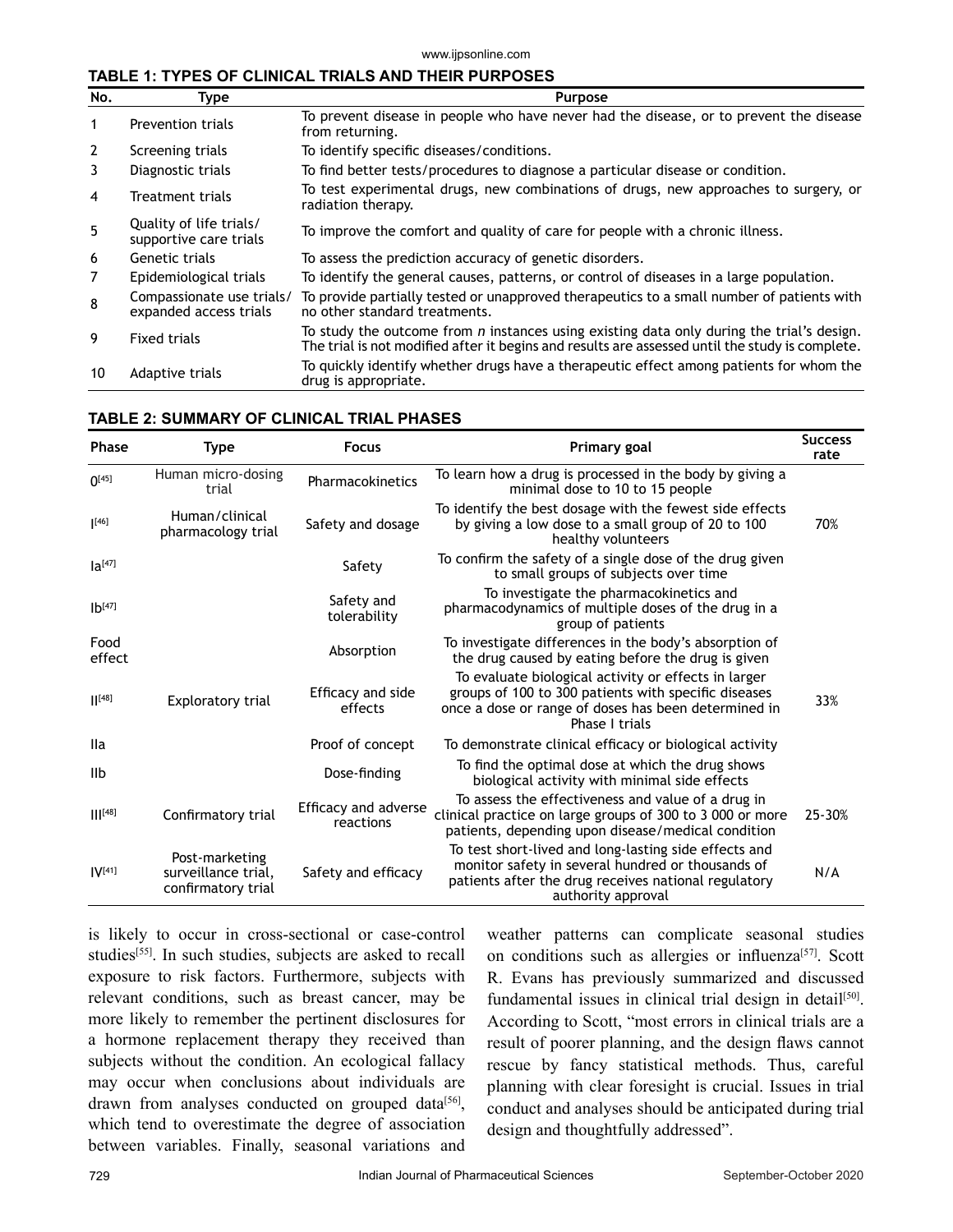

#### **Fig. 1: Flowchart outline of clinical trial design types**

Other trial design features include the protocol, informed consent, statistical power, and duration. The study protocol is a document prepared by a panel of experts to safeguard subjects' health and answer specific research questions<sup>[58]</sup>. It defines a precise, predefined procedural method for an experiment's design and implementation $[58]$  and specifies the detailed procedures, equipment, and instruments to be used; the study's objectives; the rationale behind the experimental design and chosen sample sizes; safety precautions and methods for calculating, interpreting, and reporting results<sup>[58,59]</sup>; statistical analysis; and any rules for predefining and documenting excluded data to avoid bias<sup>[58,59]</sup>. In other words, a protocol provides an exact template for the strict implementation of the trial by the investigators<sup>[58]</sup>. Globally, the United States, the European Union, and Japan have standardized protocol format and content to follow the GCP guidelines $[60]$ established by the ICH. Regulatory authorities in Canada and Australia also follow these guidelines.

In 1947, the Nuremberg Code set an international standard with 10 basic morals, ethical, and legal principles to prevent ethical violations<sup>[61,62]</sup> (Lasker provides a detailed account of worldwide clinical research scandals and human experiment tragedies in the  $19<sup>th</sup>$ ,  $20<sup>th</sup>$ , and  $21<sup>st</sup>$  centuries, including the 10 basic principles of the Nuremberg Code, the Declaration of Helsinki, and the Belmont Report)[63]. The basic standards laid out for informed consent continued to develop and became a standard part of the research procedure<sup>[64]</sup>. Informed consent is the process by which researchers respect the subjects' dignity and obtain permission before conducting a health care intervention or disclosing personal information. It is a core aspect of ethical clinical research<sup>[64]</sup>. After investigators explain all aspects of the trial that are relevant to subjects decision to participate, subjects voluntarily confirm their willingness to participate in that particular trial by providing a signature and date on an informed consent form[65]. However, although informed consent is a default practice in medical settings, it is not always required in research that involves low or no risk to participants[65]. Researchers consult with an ethics committee or institutional review board (IRB) to determine whether informed consent is needed for their trials[65]. For reference, informed consent form templates can be found on the World Health Organization (WHO) website<sup>[66]</sup>.

The number of subjects in a clinical trial, also known as sample size, has a major impact on the ability of the trial to reliably detect and measure the effects of the intervention<sup>[67]</sup>, known as the trial's "power". Power must be calculated before initiating an experiment to determine whether the cost is justified $[68]$ . Broadly, statistical power estimates a trial's ability to detect a difference between the treatment and control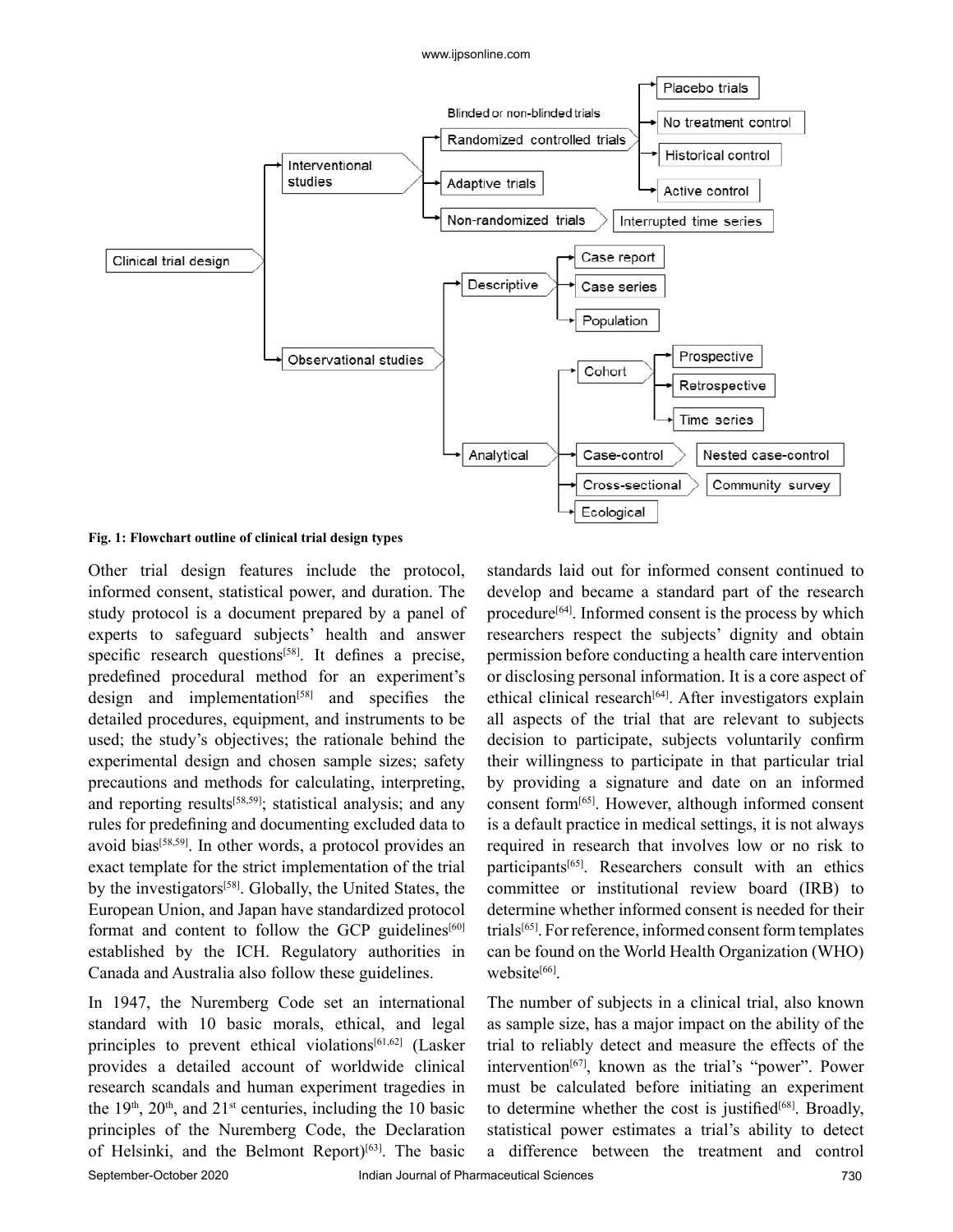groups of a particular sample size $[67]$ . For example, a trial of a lipid-lowering drug versus a placebo with 100 patients in each group might have a power of 0.90 to detect a difference between the placebo and trial groups receiving a dosage of 10 mg/dl or more, but a power of only 0.70 to detect a difference when the trial group receives a dosage of 6 mg/dl.

The duration of a clinical trial constitutes only a small part of the overall research involved in evaluating a drug for a new treatment. Potential drugs must be discovered, purified, characterized, and tested in labs (cell and animal studies) before even beginning clinical trials. Approximately 1000 potential drugs are tested before one reaches the clinical trial stage<sup>[69]</sup>. For example, new cancer drugs have an average of six y of research behind them before beginning clinical trials[70]. Nevertheless, the major obstacle to making new cancer drugs available is the time required to complete clinical trials. An average of eight y passes from the time a cancer drug enters clinical trials until it receives regulatory approval for sale to the public<sup>[70]</sup>. Drugs for other diseases have similar timelines.

The most significant barrier to completing studies is a shortage of potential participants $[71]$ . It is challenging to find appropriate patients and obtain their consent to participate in a trial, especially when they may receive no direct benefit participants are not paid, the study drug is not yet proven to work, or the patient may receive a placebo in the trial. Although approximately 400 cancer drugs were tested through clinical trials in 2005, approval was delayed because of the low numbers of participants[71].

Usually, sponsor companies contract with CROs to perform all administrative work on a clinical trial. The CRO recruits participating researchers, such as assistants, coordinators, associates, and managers $[72]$ , and trains them to coordinate study administration, collect data, set up meetings, monitor trial sites for compliance with the clinical protocol, and ensure the sponsor receives data from every site. These trained researchers do most of the work to conduct the clinical trial at a participating site<sup>[72]</sup>. They provide the local IRB with the documentation required to obtain study permission, assist with initiating the study, identify eligible patients and obtain consent from them or their families, administer study treatment(s), collect and statistically analyze data, maintain and update data files during follow-up, and communicate with the IRB, sponsor, and CRO<sup>[72]</sup>. Essentially, these research professionals act as communicators and links between the sponsors and patients of a clinical trial; their opinions are thus vital in determining whether trials are being conducted in compliance with the relevant regulations. Furthermore, their awareness of new directives is crucial because these professionals play an essential role in addressing, reporting, and documenting ethical violations in clinical trials for the investigators and ethics committee.

## **Ethical aspects:**

The regulatory authorities of every nation closely supervise clinical trials to evaluate the integrity of their data, protect patient's safety, and assess the adequacy of sites and sponsors $[73]$ . A supervising IRB or ethics committee must grant advance approval for studies involving a medical or therapeutic intervention for patients, especially when the research concerns vulnerable populations<sup>[62]</sup>. One of the IRB's primary functions is to ensure potential patients are adequately informed about the clinical trial<sup>[62]</sup>. Therefore, to satisfy ethical standards, researchers must obtain informed consent from the research participants. If patients are unable to provide consent for themselves, researchers can seek approval from their legally authorized representatives. Borovecki discusses the history, types, functions, structure, and locale of research ethics committees, along with the global perspective of their work[74].

In response to conflicts of interest, the Pharmaceutical Research and Manufacturers of America published new guidelines urging companies to report all findings and limit the financial involvement in drug companies by researchers[75]. Although pharmaceutical companies do not directly employ drug researchers, they often seek grants from manufacturers. These manufacturers, in turn, often look to academic researchers to conduct studies within their university and hospital networks. Similarly, competition for tenured academic positions, government grants, and prestige creates conflicts of interest among academic scientists<sup>[76]</sup>. However, approximately 75 % of articles retracted for misconductrelated reasons have declared no industry financial support<sup>[77]</sup>.

Aggregating safety data across clinical trials during drug development is important because trials are generally designed to determine how well a drug works<sup>[78]</sup>. Based on an aggregate safety assessment, decisions can be made throughout the drug's developmental process<sup>[78]</sup>. Sponsors and regulators can also better assess the drug's safety after it is approved.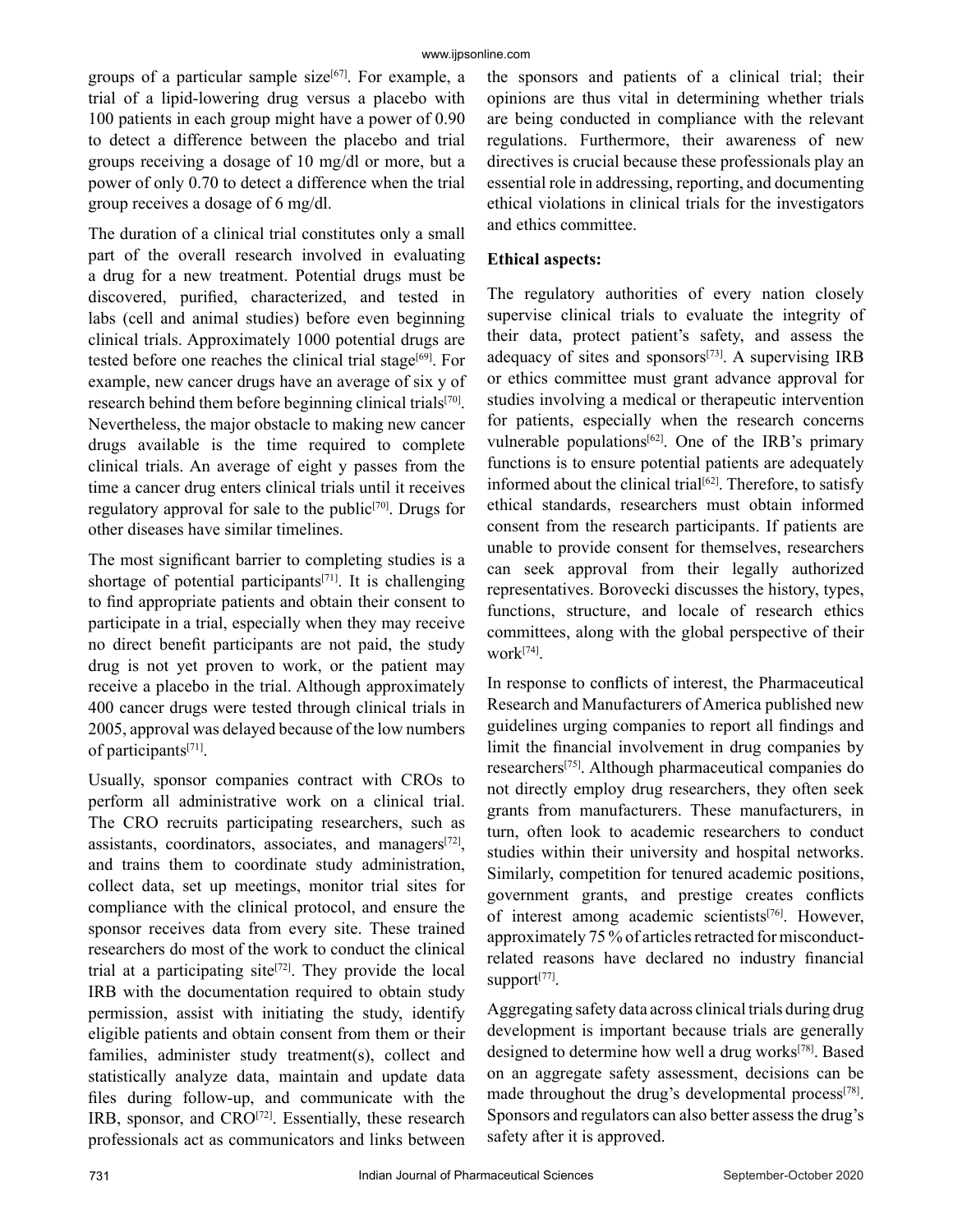Despite the potential disadvantage of lower-quality trial management, many American pharmaceutical companies have moved clinical trials overseas<sup>[79]</sup>. The benefits are lower costs in some overseas countries and the ability to run more extensive trials in shorter timeframes. An estimated 40 % of all clinical trials now take place in Eastern Europe, Central and South America, and Asia, including India<sup>[80]</sup>. However, according to Jacob Sijtsma of the Netherlands-based Wemos Foundation, a health advocacy organization that tracks clinical trials in developing countries, "There is no compulsory registration system for clinical trials in these countries and many do not follow European directives in their operations"<sup>[80]</sup>.

### **Indian context:**

India has a long history in the field of clinical research and the rich heritage of traditional medicine, such as Ayurveda<sup>[33]</sup>. The classical Ayurveda texts contain detailed observations on diseases and in-depth guidance on remedies. These descriptions are likely based on direct comments made by ancient Ayurveda experts. The ancient texts do not contain any recorded documentation of clinical experiments, but other major historical milestones of medical research in India have been identified<sup>[33,81]</sup>. An article on clinical research methodology by Purvi Gandhi also provides an informative review of the literature on clinical research methods including ethics, phases, design, and statistical aspects, such as p-value, significance level, error types, study power, sample size, and data analysis<sup>[54]</sup>.

Recently, clinical research has become globalized<sup>[82]</sup>. Consequently, many clinical trials are conducted in developing countries like India<sup>[33]</sup> to overcome barriers faced in countries like the United States, where studies may fail to enroll the desired number of participants due to strict regulations, extensive safety requirements, compensation obligations, and extremely high costs<sup>[4]</sup>. Recently, India has gained recognition as an attractive country for clinical trials and a highly promising research hub<sup>[33,83]</sup>. Many critical success factors for expanding clinical research are present in India<sup>[4]</sup>. However, lack of GCP training among stakeholders, the weak or favorable regulatory system, and unethical human experimentation have driven many revisions to India's rules and regulations for  $NDTC^{[4,84,85]}$ .

## **HISTORY OF INDIA'S CLINICAL TRIAL REGULATIONS**

In addition to the specific critical success factors that attract global stockholders to expand clinical research in India, over the past decade, a robust regulatory system has been developed that places India in compliance with global regulatory guidelines. In a previous article, Hitt Sharma and Sameer Parekh illustrate a flowchart of India's regulatory bodies and outline their roles in standardizing clinical research in India by regulating drug manufacturing, sales, clinical trials, imports, and  $\alpha$ exports<sup>[86]</sup>. The history of drug regulation, in particular, goes back to the British colonial era.

In 1940, the Indian government formed a drug inquiry panel<sup>[25]</sup>. Its recommendations were later presented for discussion in the legislative assembly as the Drug Bill, which became the Drugs and Cosmetic Acts of 1940<sup>[87]</sup> and, later, the Drugs and Cosmetics Rules of 1945. These fundamental acts still regulate imports, manufacturing, distribution, and sale of drugs and cosmetics in India. The Drug Controller General of India (DCGI), under the division of the Ministry of Health and Family Welfare, grants permission to conduct human clinical trials of new drugs in the country.

The Indian Patent Act of 1970 made provisions in India only for "process" patents<sup>[88]</sup>. However, in 1994, the Indian government signed the affidavit on Trade-Related Aspects of Intellectual Property Rights (TRIPS), which protects the intellectual property (IP) rights of the member states of the World Trade Organization (WTO)[25]. In 2005, to attract multinational pharmaceutical companies, India amended its Patent Bill for pharmaceutical products and broadened its process to strengthen the TRIPS competent "product" patent system<sup>[25]</sup>. Consequently, western companies have no concern about marketing new drugs to Indian markets; the revisions to India's Patent Bill prohibit Indian companies from duplicating patented drugs by making small changes to the production process.

Recognizing the benefits of clinical research for new therapies, India's government has developed various ethical and regulatory guidelines through a regulatory agency known as the Indian Council of Medical Research (ICMR)<sup>[89]</sup>. The ICMR formulates, coordinates, and promotes biomedical research in India. The 2000 and 2006 ICMR guidelines<sup>[90]</sup> for biomedical research on human subjects mandate ethics committees at the institutional level and require researchers to obtain ethical approval from an appropriate committee before submitting a study proposal to the DCGI. However, the adoption of an ethics committee is not mandatory to conduct a clinical trial in India according to the 2006 guidelines.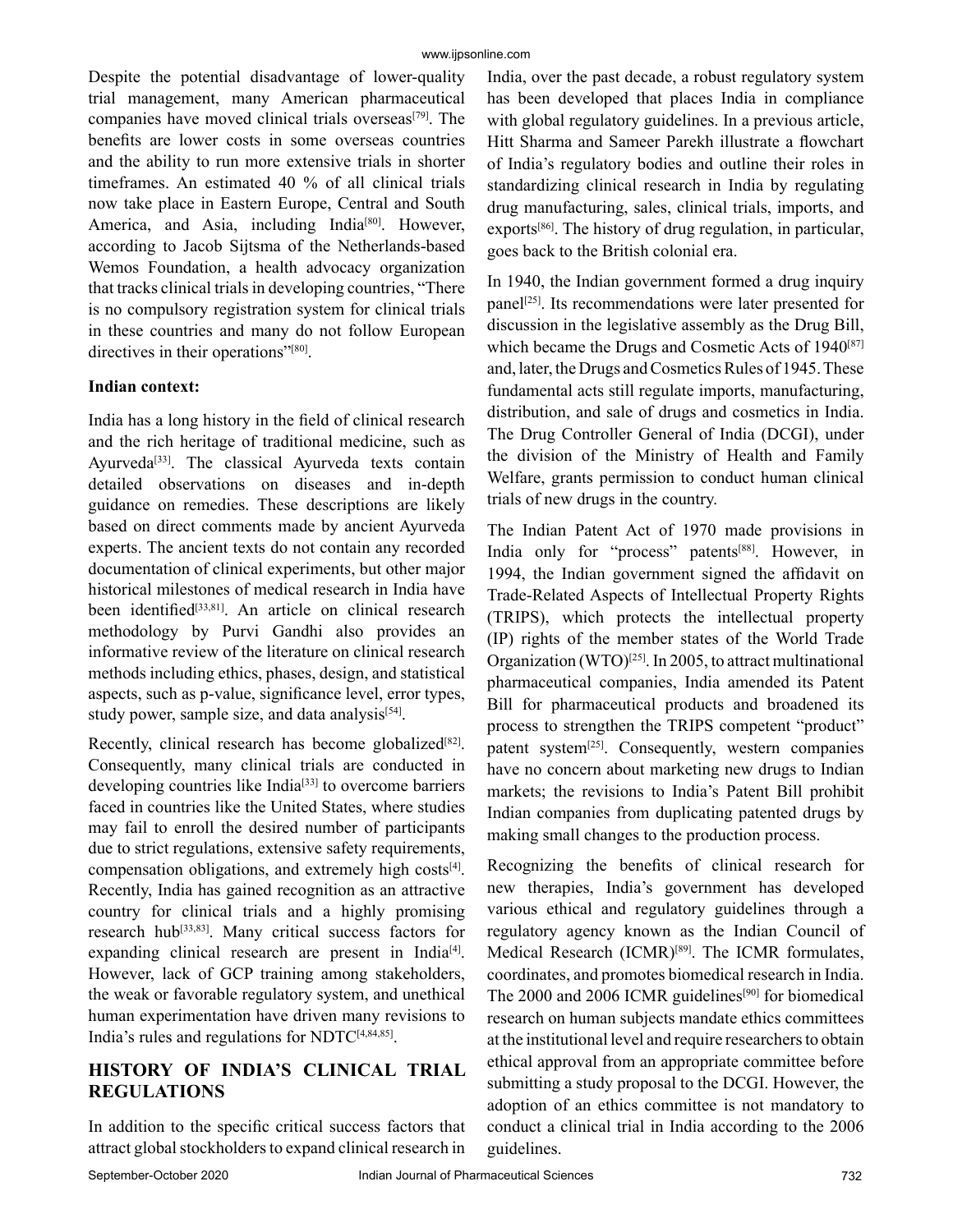The Central Drugs Standard Control Organization (CDSCO) released the Indian GCP guidelines in  $200^{[25]}$ . The guidelines initially mandated that a Phase II trial could be conducted only if the Phase III study was proceeding elsewhere<sup>[85]</sup>. This step was taken to ensure that drug safety data were available and that Indians were not the only recipients of experimental drugs. However, most pharmaceutical organizations did not follow the GCP guidelines at that time, resulting in low quality data and phase lag, which harmed the country's reputation in the field. Therefore, in 2005 the CDSCO amended Schedule Y of the Drugs and Cosmetics Rules of 1945[25] to eliminate phase lag and provide a collection of clinical trial guidelines and regulations. Details of these modifications have been described previously<sup>[25,91]</sup>. Furthermore, in 2006, the CDSCO issued a fast-tracking system to decrease the application review period from 16 to 10 w, separating clinical trial applications into class A or  $B^{[92]}$ . Class A applications, almost all Phase III trials, have received approval from competent and fully-fledged regulatory systems in countries such as the United States, Japan, Canada, European countries, Australia, and Switzerland; these qualify for fast-track review in India, which takes two to four w or fewer. All other applications fall under class B, for which approval takes approximately 12 w.

In 2007, India's government eliminated the 12 % service tax on clinical trials<sup>[25]</sup> and established a free, online portal for clinical trial registration, the Clinical Trials Registry of India (CTRI)[93]. Registration was not mandatory at that time but was made compulsory as of June 2009[93,94]. The CTRI portal allows registration of both investigator-initiated and regulatory studies to be registered<sup>[93]</sup>; it is recommended that all studies be registered in CTRI's public portal<sup>[93]</sup>.

Despite the numerous amendments to India's clinical trial regulations between 2005 and  $2015^{[93]}$ , many loopholes remained $[24]$ . India's failure to implement its ethical guidelines was observed in many human rights violations committed by researchers<sup>[25]</sup>. Additionally, instances of scientific misconduct, such as falsification of informed consent, experimental data, or personal qualifications, were commonly reported<sup>[57,81]</sup>, even in the popular press<sup>[80]</sup>.

## **UNETHICAL HUMAN EXPERIMENTATION IN INDIA**

India is an emerging hub for clinical trials worldwide, with an estimated clinical trial market of over 20 billion Indian rupees, growing at 30  $%$  per y<sup>[4]</sup>. Furthermore, the average cost of a clinical trial in India (100 million US dollars) is considerably lower than in the United States (180 million US dollars)<sup>[95]</sup>. In the field of clinical research on humans, the pharmaceutical industry is one of the most critical players. "Human experimentation is experimentation conducted on human beings to test an idea or hypothesis. Researchers must compulsorily have their proposal approved by a relevant Ethics Committee"<sup>[96]</sup>.

Incomplete and biased unethical trials on human beings have been conducted around the world $[61]$ , in both developed and developing countries $[4,97]$ . In some cases, the trials were not approved by an ethical review committee or IRB, or approval was granted despite an unethical trial design $[4]$ . The research organizations involved have ranged from relatively unknown local companies to leading multinational corporations a surprising fact, given that multinational corporations usually have clear public commitments to uphold high ethical standards in clinical trials.

It is sometimes argued that unethical clinical trial cases are isolated or dated, but this is not always the case. Some unethical experiments have been conducted recently<sup>[80]</sup>; some are still being conducted<sup>[4]</sup>. Additionally, some older cases have been included in this overview because developments following them are ongoing. Finally, the nature of ethical concerns is diverse and relates to all paragraphs of the Declaration of Helsinki, and the ICMR GCP guidelines on human research[98]. The most common issues and challenges regarding unethical human experimentation in India have been described previously $[4]$ .

## **History:**

In recent y, the number of clinical trials conducted in India has increased dramatically<sup>[86]</sup>. Clinical trials approved by the CDSCO between 2010 and 2014 have been reported previously<sup>[24]</sup>. But are all the human clinical trials undertaken in India conducted ethically? On the contrary, a large number of experiments were found to have been conducted on Indian patients without following the mandatory legal and ethical principles[99]. This may be because most Indians do not have access to good quality, affordable care, and might, therefore, accept offers to provide free and better quality treatment<sup> $[100]$ </sup>. Thus, unethical experiments were conducted on people who were vulnerable because they could not afford proper quality treatment or the most effective drugs<sup>[101]</sup>. Patients were also vulnerable because they were seriously ill. Psychiatric patients<sup>[102]</sup>,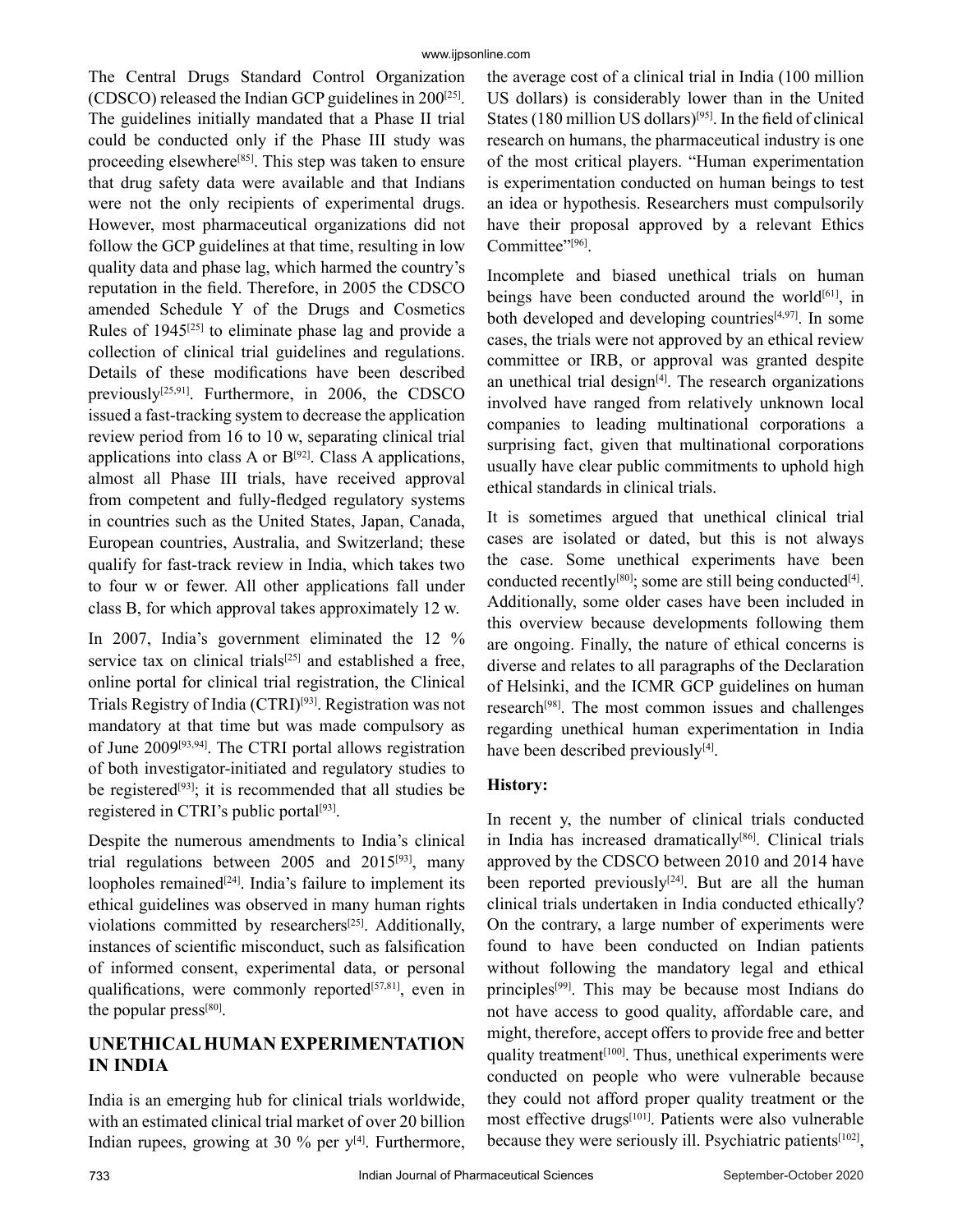for example, may not have been able to provide informed consent for clinical trials. Some of the most alarming examples of unethical trials, however, were those using experimental drugs that had not yet been established as safe for testing in humans. A few specific examples of unethical human experimentation in India are summarized below.

In the 1930s and 1940s, the British Army used hundreds of British and Indian soldiers in experiments to determine whether mustard gas inflicted more significant damage to Indian or British skin $[103]$ . It is unclear whether the trial subjects, some of whom were hospitalized by their injuries, were all volunteers. In 1984, the Bhopal gas leak incident, considered one of the world's worst industrial disasters, occurred in India[104]. Victims of the disaster have been subjected to unauthorized clinical trials without their consent to benefit various pharmaceutical companies.

From 1994 to 1996, "hundreds of doctors" were involved in Quinacrine sterilization in India. In 1998, a trial conducted in West Bengal to test the anti-malarial drug Quinacrine as a contraceptive for women stirred up a furor<sup> $[105]$ </sup>. A sustained campaign by women activists claimed that over 30 000 women were sterilized with Quinacrine over five y, without permission from the health authorities. In a parliamentary session, the minister of state in the Department of Legal Affairs stated that the Indian Government was aware of the WHO's explicit recommendation to immediately cease trials of Quinacrine on human populations pending further study. He further stated that the government had granted permission for the ICMR to conduct a study of the drug in 1992, which was terminated due to the longterm effects and high failure rate early in the study, and subsequently, "approval for clinical trials of Quinacrine pellets had not been granted to any investigator by the DCGI".

Around 1999, Otsuka sponsored trials of Cilostazol for treatment of intermittent claudicating, which were cleared by the DCGI based on incomplete, inadequate information that did not report serious adverse events<sup>[106]</sup>. In 2000, Solvay Pharmaceuticals conducted trials of Cilansetron, a proprietary new molecule, for treatment of diarrhea due to irritable bowel syndrome. A Phase III trial was cleared by the DCGI even though only Phase II trials had been conducted abroad, and the drug was not approved anywhere in the world. At that time, Schedule Y of the Indian Drugs and Cosmetics Rules prohibited clinical trials of drugs developed outside India before completion of Phase II trials abroad. Ultimately, in April 2005, the FDA issued a non-approval letter regarding Solvay's marketing application for Cilansetron and requested additional clinical trials. In November 2005, Solvay withdrew its New Drug Application (NDA) in the United States. The company also filed a marketing application for Europe, which is still undergoing review in the United Kingdom<sup> $[107]$ </sup>. A similar example is Pfizer's trials of Zoniporide for the treatment of preoperative cardiac events. The DCGI approved a Phase III trial of Zoniporide even though Phase II trials had not been completed in the United States and animal studies of the drug's carcinogenic and reproductive effects, which were mandated by Indian law, had not been completed<sup>[10]</sup>.

In 2002, Novo Nordisk conducted trials of Ragaglitazar for the treatment of diabetes in 32 countries, including India. The trials were suspended after urinary bladder tumors were discovered in a mouse and several rats treated with the drug. In India, 130 people from eight centers had participated in the trials, half of whom received the experimental drug. There was some dispute on whether the required animal experiments had been completed. Under ICMR regulations, the results of toxicity studies of medicines for chronic diseases were required before beginning Phase III clinical trials; this was not required in the EU and the US. Ultimately, Novo Nordisk conducted a clinical follow-up program that indicated no relation between Ragaglitazar exposure and cancer in the trial participants $[106]$ .

In Gujarat, the healthy 22 y old "volunteer" Dharmesh Vasava was among many daily-wage workers who died while participating in tests of Citalopram, an antipsychotic drug sponsored by Mumbai-based Sun Pharmaceuticals<sup>[10]</sup>. Dharmesh developed pneumonia and died during the trial. According to another participant, subjects were induced to participate with money by agents of Sun Pharmaceuticals.

In 2003, Sun Pharmaceuticals conducted trials of Letrozole, during which over 400 women who had been trying unsuccessfully to conceive were enrolled without their knowledge or consent to participate in a clinical trial conducted at nine or more centers across India[10]. Subjects were not informed they were participating in a trial and did not provide informed consent. A complaint about the Letrozole case was filed with the Supreme Court by Social Jurist, a Delhi-based NGO.

In the case of streptokinase trials, which tested a "clot-busting drug" for use in heart attacks or diabetes, Shanta Biotechnics (streptokinase) and Biocon (insulin) openly conducted illegal Phase III clinical trials on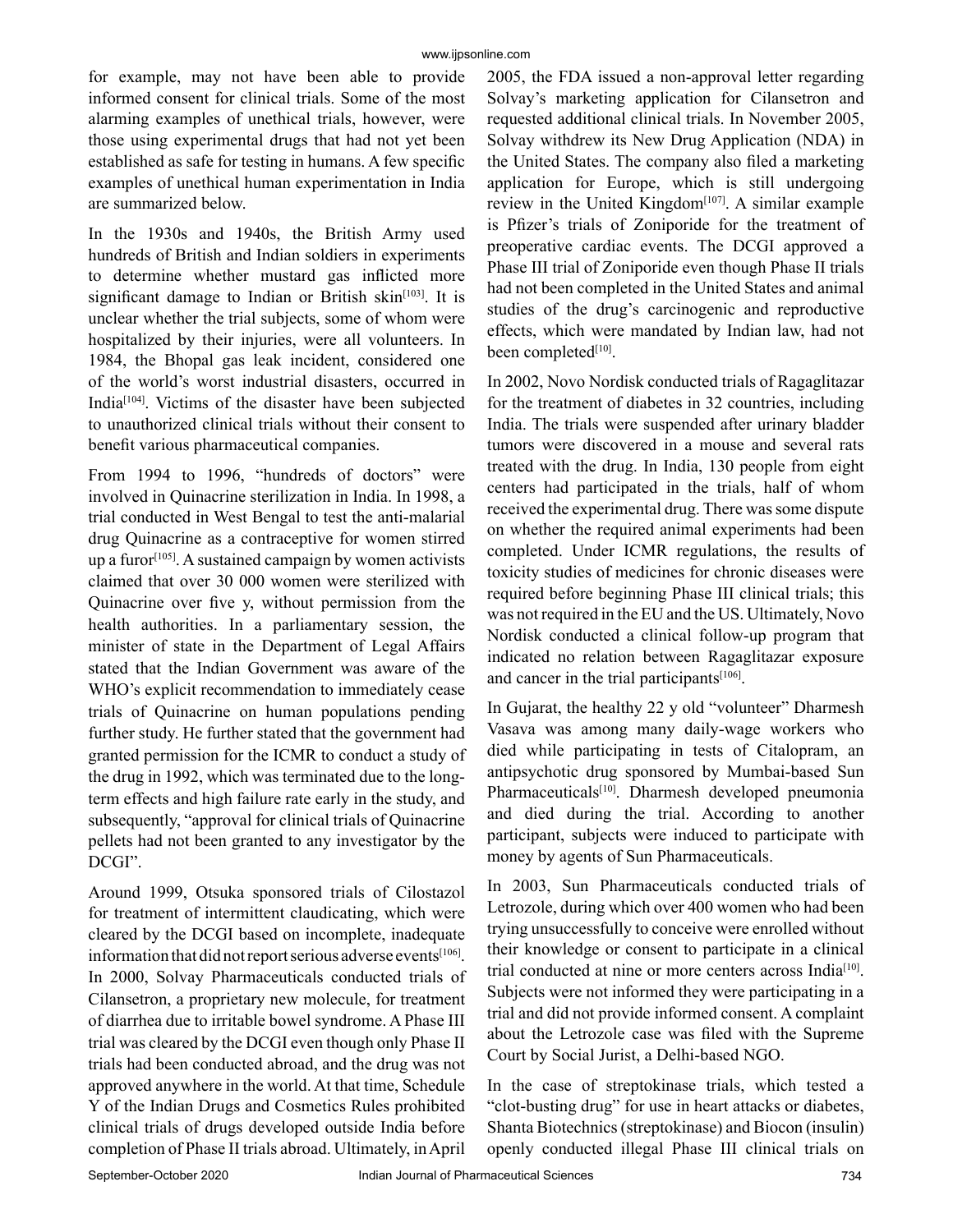unaware patients and failed to obtain informed consent or permission from the Genetic Engineering Approval Committee (GEAC)<sup>[108]</sup>. Neither was the trial protocol reviewed by an ethical review committee. Eight patients died during the trials, though Shanta Biotechnics denied the allegations. Litigation was filed by the Delhi-based NGO Aadar Destitute and Old People's Home. In March 2004, the Supreme Court of India confirmed that the trials were illegal.

Johnson & Johnson's Risperidone trials in Gujarat for the treatment of acute mania were controversial because patients who received a placebo could suffer unnecessary harm from being taken off their standard medication<sup>[109]</sup>. Furthermore, not all subjects were informed of their participation; one patient explained that he signed a form because the doctor wanted him to, but had no idea he was participating in a clinical trial. Thus, informed consent was not properly obtained from all participants, the use of a placebo was unnecessarily dangerous, not all patients received an explanation that the provided medical care was linked to research. Johnson & Johnson denied these allegations and stated that consent was obtained from every patient. It defended the placebo-controlled trial design, claiming that it exposes fewer patients to potentially ineffective treatments. However, this did not justify patients having to discontinue a proven existing treatment.

In 2008, an infant in Bangalore with a pre-existing cardiac condition died while participating in a pneumococcal vaccine trial meant to recruit only healthy infants (Pandeya). In Hyderabad, a young adult who died in a bioequivalence trial of a blood pressure drug had reportedly participated in several bioequivalence trials (Ramana). The human papillomavirus (HPV) vaccine trial funded by the Gates Foundation was also revealed to have conducted gross ethical violations<sup>[110]</sup>. The trial, suspended in March 2010, was conducted by the Program for Appropriate Technology and Health (PATH), an NGO, in collaboration with the ICMR and the governments of Andhra Pradesh and Gujarat. It included nearly 23 500 girls between 9 and 15 y of age in the Khammam district (Andhra Pradesh) and Vadodara (Gujarat). The "casual approach" of the trial led to the informed consent form being filled 'very carelessly' with 'incomplete and probably inaccurate' information. In Andhra Pradesh, nearly 2 800 informed consent forms were signed by a hostel warden or headmaster as the subject's "guardian."

Although the Indian market is an appropriate ground for clinical research<sup>[7,8]</sup>, the developing Indian clinical trial industry was affected by noncompliance with regulations and specific reports of unethical clinical trials like those described above $[9-11]$ . Thus, Indian government authorities have recently sought to address these issues by establishing regulative clinical trial review mechanisms based on intensive investigation, media attention<sup>[13]</sup>, NGO involvement<sup>[10]</sup>, and Supreme Court hearings $[14]$ .

## **RECENT DRUG AND CLINICAL TRIAL REGULATORY CHANGES IN INDIA**

In 2013, clinical research in India experienced dramatic change with the Ministry of Health and Family Welfare's introduction of a series of stringent guidelines and  $laws^{[111]}$ . In other words, India has taken steps to guard against potentially dangerous or unethical clinical trials and to prevent the enrollment of patients without their consent by strengthening the regulatory mechanisms for clinical trial review. The new regulations also ensure that participants who experience adverse events are compensated<sup>[14]</sup>. All regulatory changes have been outlined[93] and discussed previously, particularly the changes made in 2013[112].

Despite the dramatic changes made in 2013[111], clinical research in India has come under intense global scrutiny, with concerns being raised regarding the regulatory and ethical oversight of clinical trials conducted in the country[113]. Furthermore, a Public Interest Litigation was filed by an NGO alleging unethical clinical trials conducted in India on children, women, and mentally disabled patients[114]. In response, an expert committee was formed under Professor Ranjit Roy Chaudhary to review India's existing policies and guidelines for approval of new drugs, banning of drugs, and clinical trials<sup> $[115]$ </sup>. In 2016, to restore faith in the Indian clinical trial industry, the Ministry of Health and Family Welfare issued three consecutive amendments to the Drugs and Cosmetics Rules based on the recommendations given by the committee and directives issued by the apex court[116]. These amendments have been outlined in previous articles<sup>[20,93]</sup>.

On March 19, 2019, a draft of the NDCT Rules was published by the central government in the Gazette of India under the aegis of the Drugs and Cosmetics Act of 1940<sup>[117]</sup>. These rules aim to advance clinical research in India by implementing a standard, clear, and valid process for clinical trials[16,17]. Salient features have been summarized elsewhere<sup>[118]</sup>. The NDCT Rules are essential for uninterrupted and transparent implementation of clinical studies in India, which may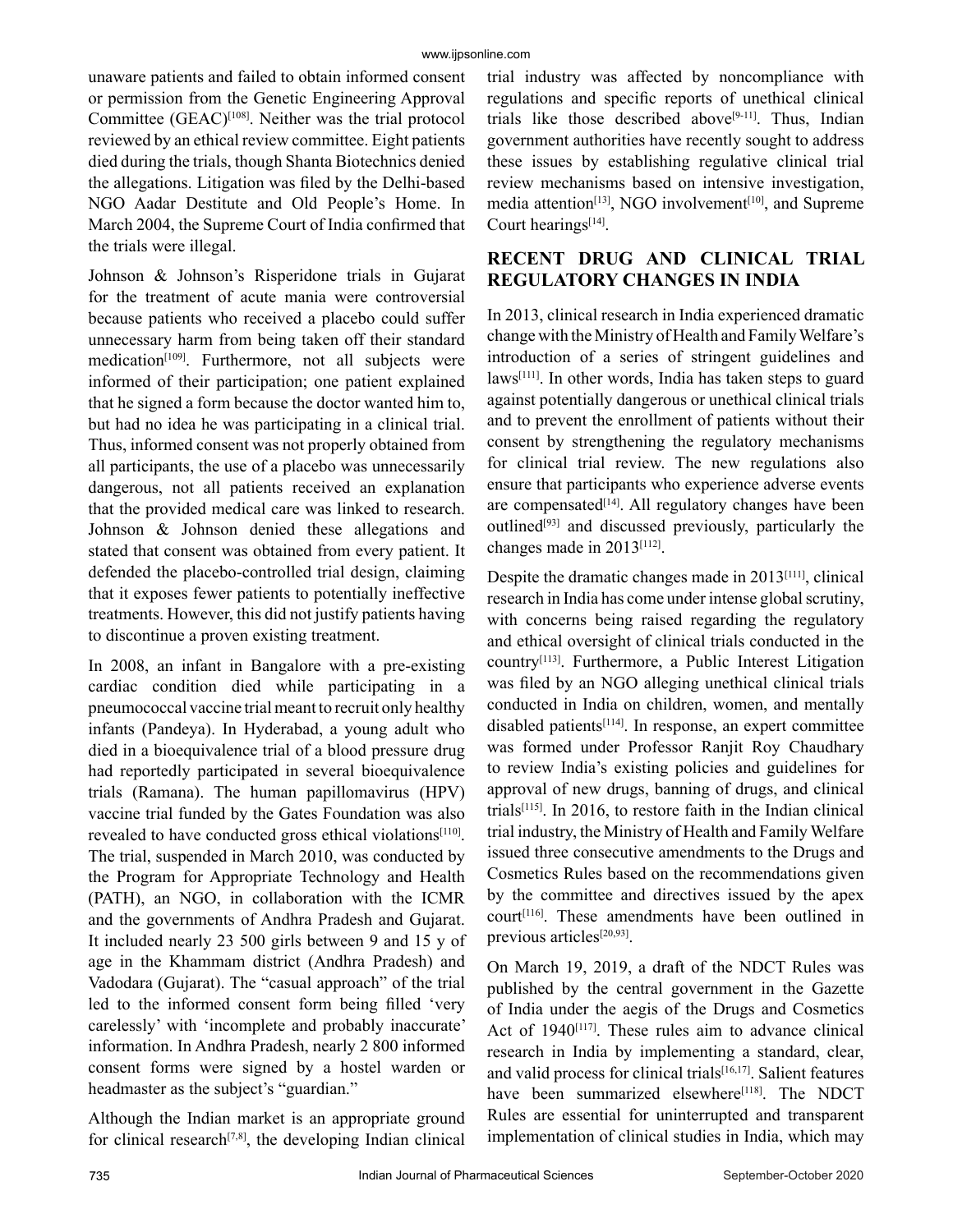lead to quicker approvals. Recently, papers have sought to summarize the crucial changes in the new rules and to assess the rules from an ethical perspective $[119]$ .

## **Researcher's awareness of and opinions on recent regulatory changes:**

The 2013 guidelines posed a significant challenge to India's clinical trial industry<sup>[111]</sup>. Concerning the regulatory guidelines issued in 2016, a previous study has already assessed Indian investigators perceptions and opinions $[20]$ . Responses to that web-based survey demonstrated general acceptance, belief ineffectiveness, and anticipated compliance with new regulatory guidelines among Indian researchers. About 90 % of the respondents endorsed the guidelines on the registration of institutional and independent ethics committees; 76.8 % endorsed guidelines on compensation for studyrelated standard adverse events; 49.3 % endorsed restriction of the number of trials per investigator. The issue of audio-video (AV) consent was debated ardently. Although around 36 % of investigators supported AV recording and 12 % were neutral, approximately 50 % were opposed. The majority of investigators (49.3 %) were undecided regarding the obligation to include government sites in clinical trials.

The Ethics Council of the Indian Society for Clinical Research also conducted a questionnaire survey of ethics committee members to examine the impact of the 2016 regulatory changes on the functioning of ethics committees, assessing members' awareness of the recent changes and effects and their opinions on the guidelines regarding serious adverse events, compensation, informed consent, AV recording, monitoring, auditing, and future ethics committee work $[21]$ . The results indicated that the regulatory changes empowered ethics committees in some ways, but also introduced challenges to providing oversight and monitoring research conducted at a trial site. The majority of members opposed the concept of a centralized ethics committee for review, approval, and oversight of clinical studies.

Recently, the present author conducted a web-based survey of Indian researcher's awareness of and opinions on the new regulations issued in 2019. In this crosssectional online survey, Indian researchers (men and women) were randomly selected from the four national zones (East, West, North, and South) and multiple sources between July and September 2019. The various sources included the Indian Society for Clinical Research, personal networks, hospitals, institutions,

and LinkedIn. Participants were defined as researchers, co-researchers, assistants, coordinators, associates, ethics board members (chairperson, secretary, or other), and managers.

The results of the survey were as follows. Of the 106 total participants, 75 researchers (70.8 %) and 65 managers and clinical staff (61.3 %) understood the new regulations. A total of 36 researchers (63.2 %) supported a reduction in timelines, 32 (53.1 %) supported free post-trial drug access, and 31 (54.5 %) supported greater equality. New changes to the handling of severe adverse effects and compensation were supported by 37 researchers (64.9 %). Overall, 34 researchers (59.6 %) agreed with the new rules, 71 (67 %) felt that the new regulations would primarily impact for-profit clinical trial studies, and 91 (87.5 %) considered the new rules are highly favorable to promote clinical research in India.

### **Impact of new regulatory amendments:**

India is a significant ground for clinical trials. While trials are in progress in India, regulations must ensure the safety and wellbeing of the study's subjects. A previous study has highlighted the effects of the amended rules on clinical trials registered for DCGI approval<sup>[21]</sup>. This study reports that a total of 1799 trials were approved, with a median rate of 206 per y, between 2007 and 2014. It also illustrated trends in clinical trials approved in India over the same period.

In contrast, a recent search of the CTRI shows a total of 7937 trials approved between 2007 and February 5, 2020. Trends in trials approved in India between 2007 and 2019 are illustrated in fig. 2. Due to the amendments made to clinical trial regulations, clinical trials in India increased substantially over the 13 y following 2007, and particularly after 2016. Thus, the new rules issued in March 2019 have the potential to improve ethical standards, speed up clinical trials, and hasten the approval of new drugs $[15]$ . This will help to expand clinical research and the pharmaceutical industry in India even more substantially.

The new regulatory changes of 2019 have additional impacts, particularly on ethics committees involved with clinical trials. To comply with the new rules, several ethics committees may have to be reconstituted. The increased period of validity granted to ethics committees will allow them to function for a longer duration if a renewal application is submitted on time. Additionally, the increased registration period may simplify the cumbersome process of registration renewal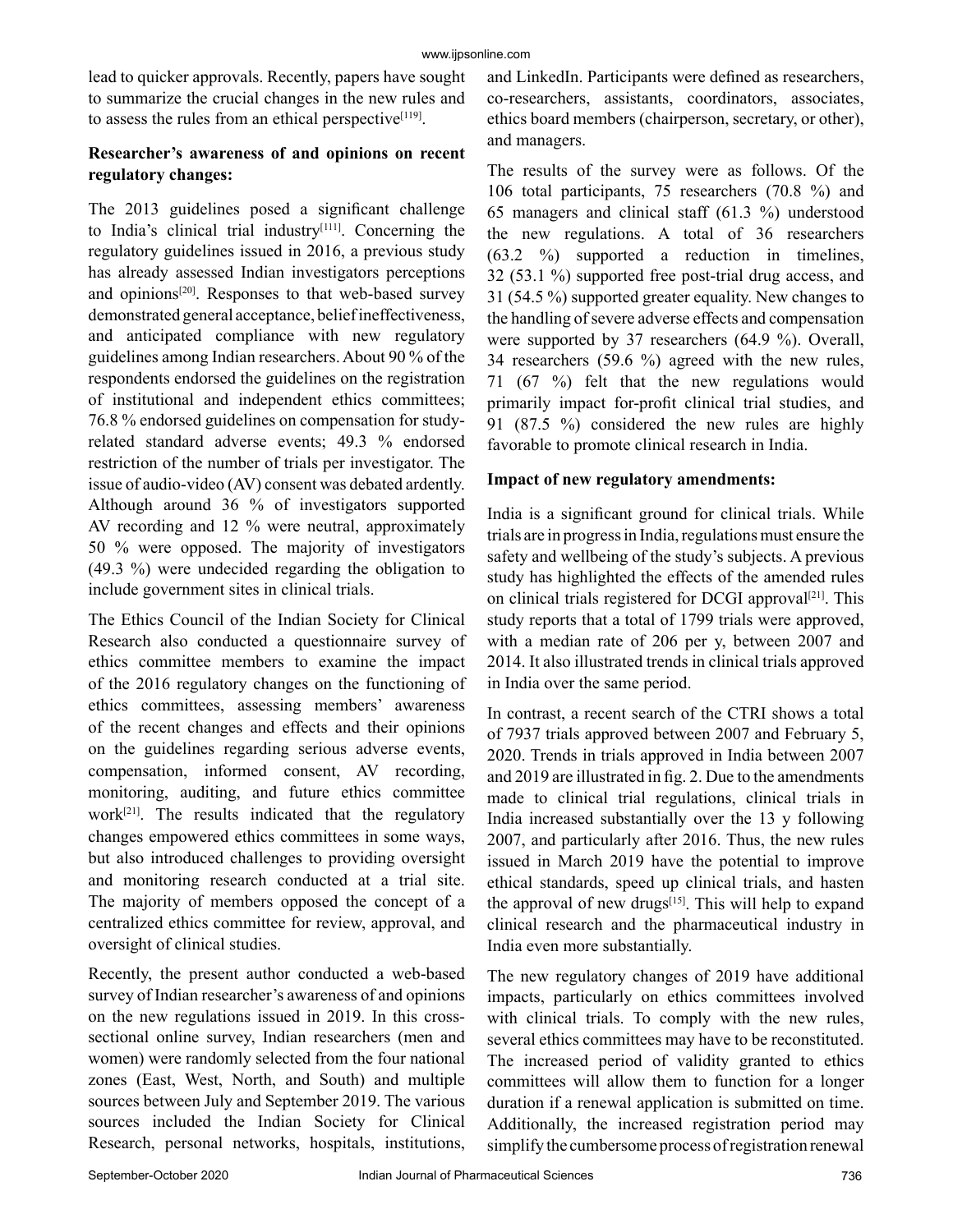

**Fig. 2: Trends in clinical trials approved by the Drug Controller General of India from 2007 to 2019**

for ethics committees, promoting greater compliance. Academic institutions should reconstitute existing ethics committees to create separate committees for clinical trials and academic research.

The new rules specify timelines for review of the newly mandated applications. However, per an order issued by the CDSCO on April 10, 2019, requests can be manually completed and uploaded to the SUGAM online submission portal until all the new forms are integrated into the platform. The new rules also specify a process for appeals and reconsideration of rejected applications. In general, clinical trials must be initiated within two y of acquiring permission. Finally, the new rules provide a more practical procedure for compensation in case of injury or death during a clinical trial by changing the wording from "the day of occurrence of a serious adverse event" to "knowledge of the occurrence of a serious adverse event".

This review aimed to evaluate India's clinical trial regulatory changes based on the existing literature, Indian researcher's knowledge of the recent changes, and assessment of the impact of the new 2019 regulations, elaborating upon clinical trials in both the global and the Indian context. Overall, this review's evaluation of the literature and examination of Indian researcher's knowledge highlights the importance of the NDCT Rules. Additionally, this review provides a more detailed, literature-based insight into India's clinical

trial regulatory changes, including the most recently changed rules. This evolution will be of interest to stakeholders seeking to expand India's clinical trial and pharmaceutical industries. However, due to a lack of relevant literature, this review could not evaluate Indian researcher's knowledge of rule changes between 2007 and 2013. Despite this limitation, this study concretely adds to our understanding of India's recently amended regulations and the impact of the NDCT Rules. This topic is also a fruitful area for further work to fully understand the implications of the NDCT Rules.

#### **Acknowledgments:**

The authors extend their appreciation for support to the Research Center, College of Applied Medical Sciences and also the Deanship of Scientific Research and Researchers Support Services Unit at King Saud University for their technical support.

#### **Conflict of interests:**

The authors declared no conflict of interests.

#### **REFERENCES**

- 1. Rick Gladstone. India will be the most populous country sooner than thought, U.N. Says. New York Times; 2015.
- 2. Bajpai V. Rise of clinical trials industry in India: An analysis. Int Sch Res Notices 2013.
- 3. Mondal S, Abrol D. Clinical trials industry in India: A systematic review. Institute for Studies in Industrial Development; 2015.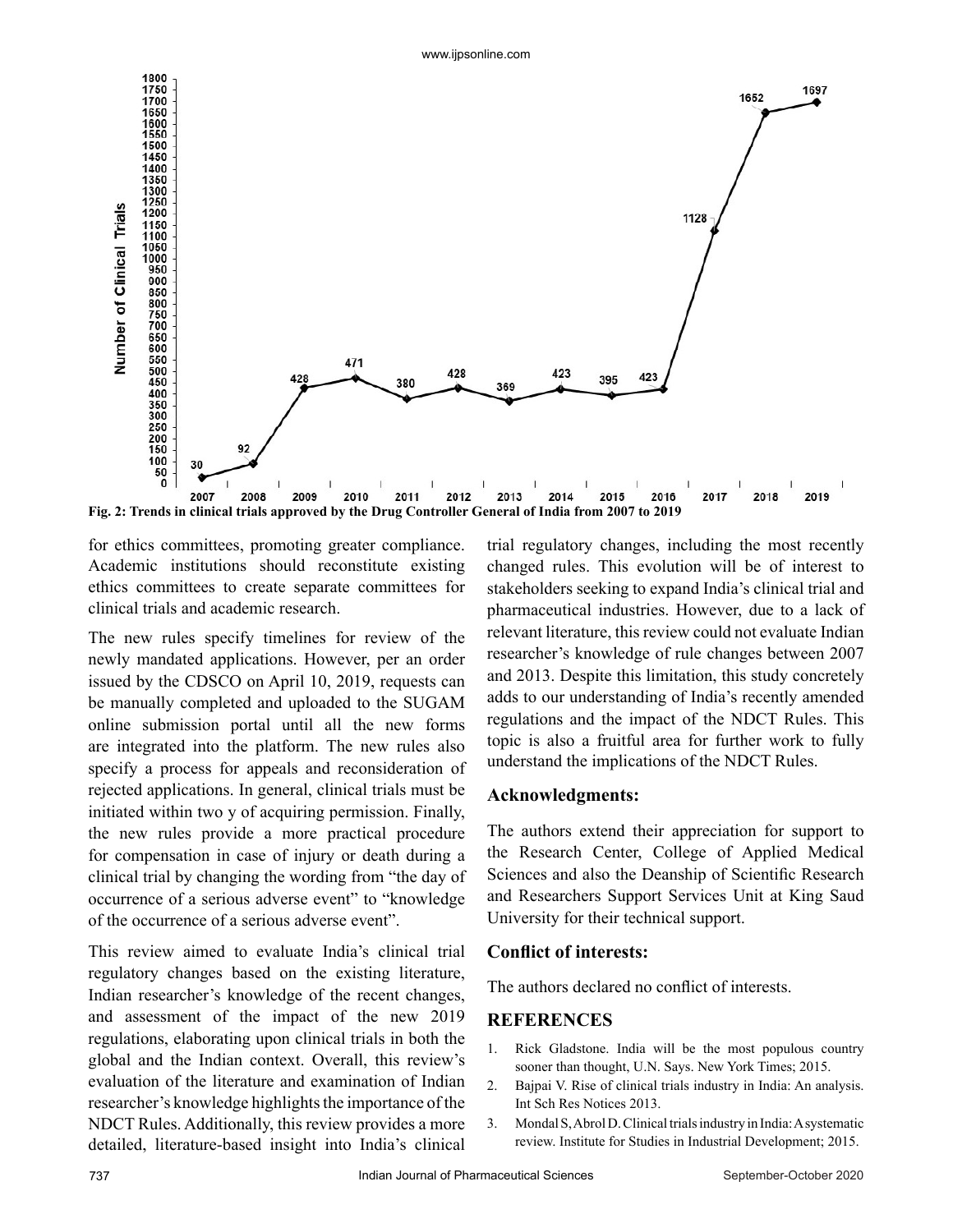- 4. Maiti R, Raghavendra M. Clinical trials in India. Pharmacol Res 2007;56(1):1-10.
- 5. Shenoi A. Biomedical research in India: law and ethics at crossroads. Soc Change 2012;42(4):527-38.
- 6. Drugs and Clinical Trials Rules, 2019. Drishtiias.com; 2019.
- 7. Fernandes SD, Anoop NV, Castelino LJ, Charyulu RN. A national approach to pharmacovigilance: The case of India as a growing hub of global clinical trials. Res Social Adm Pharm 2019;15(1):109-13.
- Porter G. Regulating clinical trials in India: the economics of ethics. Dev World Bioeth 2018;18(4):365-74.
- 9. Network SA. Clinical trials in India: ethical concerns. Bull World Health Organ 2008;86(8):581-2.
- 10. Gulhati CM. Needed: closer scrutiny of clinical trials. Indian J Med Ethics 2004;24;1(1):4-5.
- 11. Yee A. Regulation failing to keep up with India's trials boom. Lancet 2012;379(9814):397-8.
- 12. Lahiry S, Sinha R, Choudhury S, Mukherjee A, Chatterjee S. Paradigm shift in clinical trial regulations in India. Indian J Rheumatol 2018;13(1):51-5.
- 13. Ramamurthy NV. Inept media trials of clinical trials. Perspect Clin Res 2012;3(2):47.
- 14. Chatterjee P. India tightens regulation of clinical trials to safeguard participants. Br Med J 2013;346:f1275.
- 15. Vaidyanathan G. India's clinical-trial rules to speed up drug approvals. Nature; 2019.
- 16. Jesani A, Srinivasan S. New Drugs and Clinical Trials Rules, 2019: The market trumps ethics and participant rights. Indian J Med Ethics 2019;4(2);89-91.
- 17. India: The new drugs and clinical trial rules, 2019. Mondaq Ltd; 2019.
- 18. Ramalingam S, Bhuvaneswari S, SanKaRan R. Ethics workshops-are they effective in improving the competencies of faculty and postgraduates? J Clin Diagn Res 2014;8(7):XC01.
- 19. Burt T, Sharma P, Dhillon S, Manchanda M, Mittal S, Trehan N. Clinical research environment in India: Challenges and proposed solutions. J Clin Res Bioeth 2014;5(6):1-8.
- 20. Kadam R, Borde S, Madas S, Nagarkar A, Salvi S, Limaye S. Opinions and perceptions regarding the impact of new regulatory guidelines: A survey in Indian Clinical Trial Investigators. Perspect Clin Res 2016;7(2):81-7.
- 21. Davis S, Sule P, Bughediwala M, Pandya V, Sinha S. Ethics committees and the changed clinical research environment in India in 2016: A perspective. Perspect Clin Res 2017;8(1):17.
- 22. Rake B, Haeussler C. Did relaxing clinical trial regulation enhance the stock of scientific knowledge in India? Not necessarily. PLoS One 2019;14(1):e0210163.
- 23. Evangeline L, Mounica NV, Reddy VS, Ngabhushanam MV, Reddy DN, Bonthagarala B. Regulatory process and ethics for clinical trials in India (CDSCO). Pharm Innov 2017;6(4):165-9.
- 24. Kondal A, Krishna GM, Bansal D. Clinical Trial Regulations in India: Progress and challenges arising from recent amendments to schedule Y of the Drugs and Cosmetics (D&C) Act 1940 (D&C Rules 1945). Pharmaceut Med 2016;30(1):1-3.
- 25. Imran M, Najmi AK, Rashid MF, Tabrez S, Shah MA. Clinical research regulation in India-history, development, initiatives, challenges and controversies: Still long way to go. J Pharm Bioallied Sci 2013;5(1):2-9.
- 26. Shivayogi P. Vulnerable population and methods for their safeguard. Perspect Clin Res 2013;4(1):53-7.
- 27. Mak IW, Evaniew N, Ghert M. Lost in translation: animal

models and clinical trials in cancer treatment. Am J Transl Res 2014;6(2):114-8.

- 28. Faggion CM Jr. Animal research as a basis for clinical trials. Eur J Oral Sci 2015;123(2):61-4.
- 29. Curtin F, Schulz P. Assessing the benefit: risk ratio of a drugrandomized and naturalistic evidence. Dialogues Clin Neurosci 2011;13(2):183.
- 30. DiMasi JA, Grabowski HG, Hansen RW. Innovation in the pharmaceutical industry: new estimates of R&D costs. J Health Econ 2016;47:20-33.
- 31. American Society of Clinical Oncology. American Society of Clinical Oncology policy statement: oversight of clinical research. J Clin Oncol 2003;21(12):2377-86.
- 32. The Solution to Drug Prices. The New York Times; 2015.
- 33. Bhatt A. Evolution of clinical research: a history before and beyond James Lind. Perspect Clin Res 2010;1(1):6-10.
- 34. Carlisle RP. Scientific American inventions and discoveriees: all the milestones in ingenuity-from the discovery of fire to the invention of the microwave oven. John Wiley and Sons, Inc; 2004.
- 35. Green S, Benedetti J, Smith A, Crowley J. Clinical trials in oncology. CRC press; 2012.
- 36. Meinert CL. ClinicalTrials: design, conduct and analysis. Oxford University Press, USA; 2012.
- 37. O'Rourke MF. Frederick Akbar Mahomed. Hypertension 1992;19(2):212-7.
- 38. Creswell JW. Educational research: Planning, conducting, and evaluating quantitative. Upper Saddle River, NJ: Prentice Hall; 2002.
- 39. Metcalfe NH. Sir Geoffrey Marshall (1887–1982): respiratory physician, catalyst for anaesthesia development, doctor to both Prime Minster and King, and World War I Barge Commander. J Med Biogr 2011;19(1):10-4.
- 40. Doll R, Hill AB. Smoking and carcinoma of the lung. Br Med J 1950;2(4682):739-48.
- 41. What are the different types of clinical research? Maryland: U.S. Food & Drug Administration; 2018.
- 42. What is a clinical study? Bethesda, MD: National Library of Medicine, US National Institutes of Health; 2019.
- 43. Adams CP, Brantner VV. Estimating the cost of new drug development: is it really \$802 million? Health affairs 2006;25(2):420-8.
- 44. Holland J. Fixing a broken drug development process. J Commer Biotechnol 2013;19(1).
- 45. Phase 0 trials: a platform for drug development? Lancet 2009;374(9685):176.
- 46. Fisher JA. Feeding and bleeding: The institutional banalization of risk to healthy volunteers in phase I pharmaceutical clinical trials. Sci Technol Human Values 2015;40(2):199-226.
- 47. Norfleet E, Gad SC. Phase I clinical trials. Wiley Online Library 2010:1-10.
- 48. Friedman LM, Furberg C, DeMets DL, Reboussin DM, Granger CB. Fundamentals of clinical trials: Springer; 2010.
- 49. Porta M. A dictionary of epidemiology. Oxford university press; 2014.
- 50. Evans SR. Fundamentals of clinical trial design. J Exp Stroke Transl Med 2010;3(1):19.
- 51. Kao LS, Tyson JE, Blakely ML, Lally KP. Clinical research methodology I: introduction to randomized trials. J Am Coll Surg 2008;206(2):361-9.
- 52. Sessler DI, Imrey PB. Clinical research methodology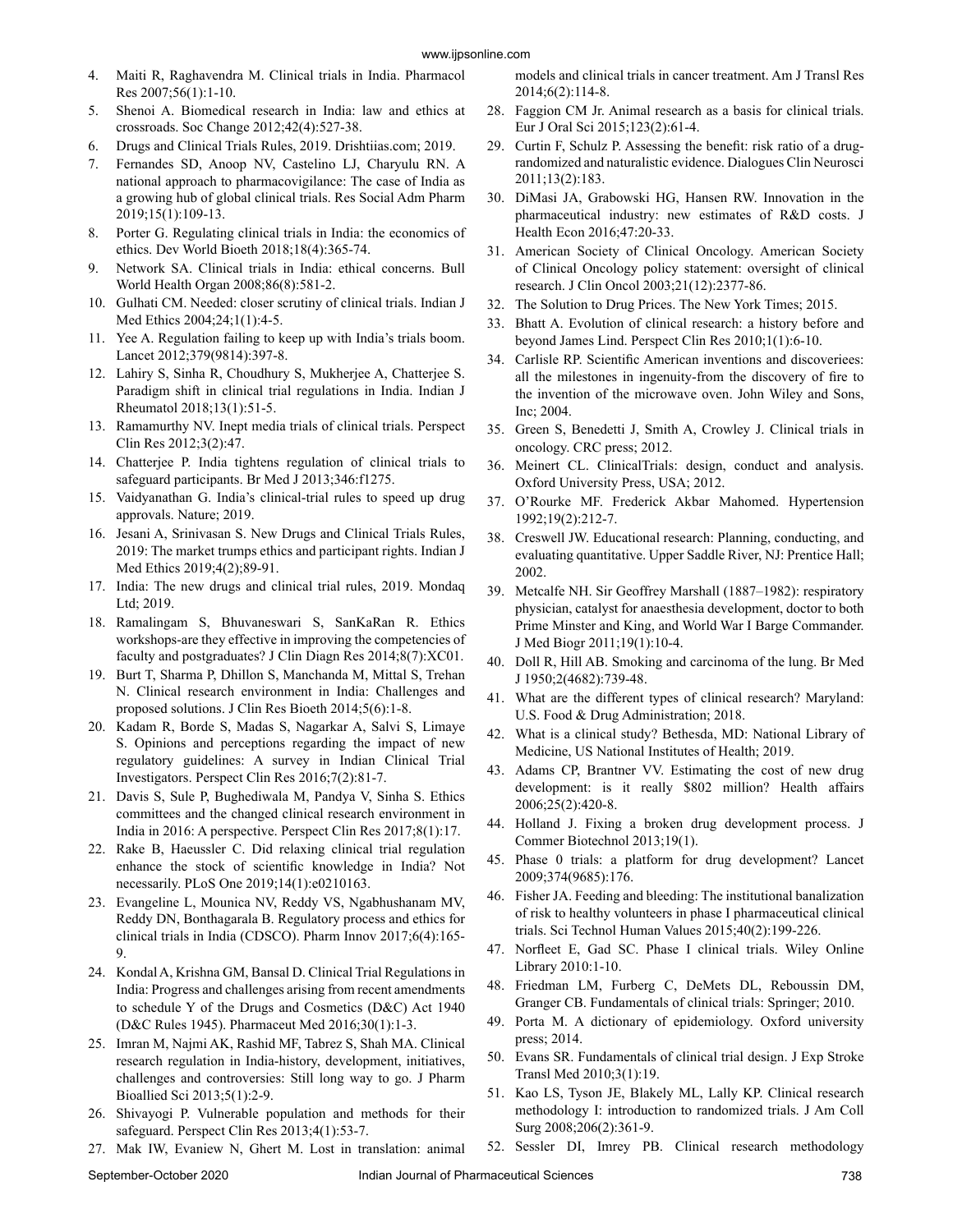2: observational clinical research. Anesth Analg 2015;121(4):1043-51.

- 53. Gandhi P. Clinical research methodology. Ind J Pharm Edu Res 2011;45(2):199-209.
- 54. Pannucci CJ, Wilkins EG. Identifying and avoiding bias in research. Plast Reconstr Surg 2010;126(2):619.
- 55. Mann CJ. Observational research methods. Research design II: cohort, cross sectional, and case-control studies. Emerg Med J 2003;20(1):54-60.
- 56. Schwartz S. The fallacy of the ecological fallacy: the potential misuse of a concept and the consequences. Am J Public Health 1994;84(5):819-24.
- 57. Khan Y. Flu, Season, Diseases Affect Trials. Appl Clin Trials 2010;19(1):40.
- 58. Chan AW, Tetzlaff JM, Altman DG, Laupacis A, Gotzsche PC, Krleza-Jeric K, *et al*. SPIRIT 2013 statement: defining standard protocol items for clinical trials. Ann Intern Med 2013;158:200-7.
- 59. Eysenbach G. Improving the quality of Web surveys: the Checklist for Reporting Results of Internet E-Surveys (CHERRIES). J Med Internet Res 2004;6(3):e34.
- 60. Fromell GJ. Good clinical practice standards: What they are and some tools to support them. Hum Gene Ther 2008;19(5):431-40.
- 61. Faden RR, Lederer SE, Moreno JD. US Medical Researchers, the nuremberg doctors trial, and the nuremberg code: a review of findings of the advisory committee on human radiation experiments. JAMA 1996;276(20):1667-71.
- 62. Kim WO. Institutional review board (IRB) and ethical issues in clinical research. Korean J Anesthesiol 2012;62(1):3.
- 63. Lasker SP. History of clinical research and ethics. Bangladesh J Bioeth 2013;4(1):20-9.
- 64. Faden RR, Beauchamp TL. A history and theory of informed consent. Oxford University Press; 1986.
- 65. Nijhawan LP, Janodia MD, Muddukrishna BS, Bhat KM, Bairy KL, Udupa N, *et al*. Informed consent: Issues and challenges. J Adv Pharm Technol Res 2013;4(3):134.
- 66. Templates for informed consent forms. Geneva: World Health Organization; 2020.
- 67. Lipsey MW, Aiken LS. Design sensitivity: Statistical power for experimental research. Sage; 1990.
- 68. Dorey FJ. Statistics in brief: Statistical power: what is it and when should it be used? Clin Orthop Relat Res 2011;469(2):619-20.
- 69. Norwitz ER, Greenberg JA. FDA approval for use of medications in pregnancy: an uphill battle. Rev Obstet Gynecol 2011;4(2):39-41.
- 70. Morris ZS, Wooding S, Grant J. The answer is 17 years, what is the question: understanding time lags in translational research. J R Soc Med 2011;104(12):510-20.
- 71. Unger JM, Cook E, Tai E, Bleyer A. The role of clinical trial participation in cancer research: barriers, evidence, and strategies. Am Soc Clin Oncol Educ Book 2016;36:185-98.
- 72. Baer AR, Zon R, Devine S, Lyss AP. The clinical research team. J Oncol Pract 2011;7(3):188-92.
- 73. Marwah R, Van de Voorde K, Parchman J. Good clinical practice regulatory inspections: Lessons for Indian investigator sites. Perspect Clin Res 2010;1(4):151-5.
- 74. Borovecki A. Committees: Research ethics committees. In: Henk ten Have, editor. Encyclopedia of Global Bioethics. Switzerland: Springer; 2016.
- 75. Moynihan R. Who pays for the pizza? Redefining the

relationships between doctors and drug companies. 2: Disentanglement. Br Med J 2003;326(7400):1193-6.

- 76. Davidoff F, DeAngelis CD, Drazen JM, Nicholls MG. Sponsorship, authorship and accountablility. Can Med Assoc J 2001;165(6):786-8.
- 77. Woolley KL, Lew RA, Stretton S, Ely JA, Bramich NJ, Keys JR, *et al*. Lack of involvement of medical writers and the pharmaceutical industry in publications retracted for misconduct: a systematic, controlled, retrospective study. Curr Med Res Opin 2011;27(6):1175-82.
- 78. Prada-Ramallal G, Takkouche B, Figueiras A. Summarising the evidence for drug safety: a methodological discussion of different meta-analysis approaches. Drug Saf 2017;40(7):547-58.
- 79. Lang T, Siribaddana S. Clinical trials have gone global: is this a good thing?. PLoS Med. 2012;9(6):e1001228.
- 80. Acharya K. India: Prime Destination for Unethical Clinical Trials. Portland, USA: Inter Press Service; 2007.
- 81. Naik K. Clinical Trials in India: History, current regulations, and future considerations: Eastern Michigan University; 2017.
- 82. Annas GJ. Globalized clinical trials and informed consent. N Engl J Med 2009;360(20):2050-3.
- 83. Singh S, General DC. Clinical trials new horizon-India. Pharmexcil.com; 2013.
- 84. Sawant P, Roychowdhury V. What are the three main challenges faced by the Indian clinical market; 2010.
- 85. Nundy S, Gulhati CM. A new colonialism?-Conducting clinical trials in India. N Engl J Med 2005;352(16):1633-6.
- 86. Sharma H, Parekh S. Clinical Trials Regulations in India. Pharmaceut Reg Affairs 2012;1:e118.
- 87. Saxena P, Saxena R. Clinical trials: changing regulations in India. Indian J Community Med 2014;39(4):197-202.
- 88. Tulasi GK, Rao BS. A detailed study of patent system for protection of inventions. Indian J Pharm Sci 2008;70(5):547-54.
- 89. Novitzke JM. The significance of clinical trials. J Vasc Interv Neurol 2008;1(1):31.
- 90. Ethical Guidelines for Biomedical Research on Human Participants (2006) New Delhi: Indian Council of Medical Research; 2006.
- 91. Ramu B, Sathish Kumar M, Ramakrishna M. Current regulatory scenario for conducting clinical trials in India. Pharmaceut Reg Affairs 2015;4(2):1-3.
- 92. Kumar M, Kher S. Regulatory Considerations for Conducting Clinical Trials in India. Regul Aff Focus 2007;12:26-31.
- 93. Gogtay NJ, Ravi R, Thatte UM. Regulatory requirements for clinical trials in India: What academicians need to know. Indian J Anaesth 2017;61(3):192-9.
- 94. Sanghavi D. Regulatory reforms in India. Ther Innov Regul Sci 2013;47(1):16-8.
- 95. Mathiharan K. Medical Research and Clinical Trials-Indian Scenario. Indian Internet J Forensic Med Toxicol 2011;9(3):63-70.
- 96. Laughton AH. Somewhere to run, somewhere to hide: International regulation of human subject experimentation. Duke J Comp Int Law 2007;18;181.
- 97. Bannenberg W. Unethical clinical trials report WEMOS & SOMO. USA: WEMOS & SOMO; 2006.
- 98. Central Ethics Committee on Human Research. Ethical guidelines for biomedical research on human subjects. New Delhi: Indian Council of Medical Research; 2000.
- 99. Chakravarty A, Bhavan A. Unethical clinical trials in India: